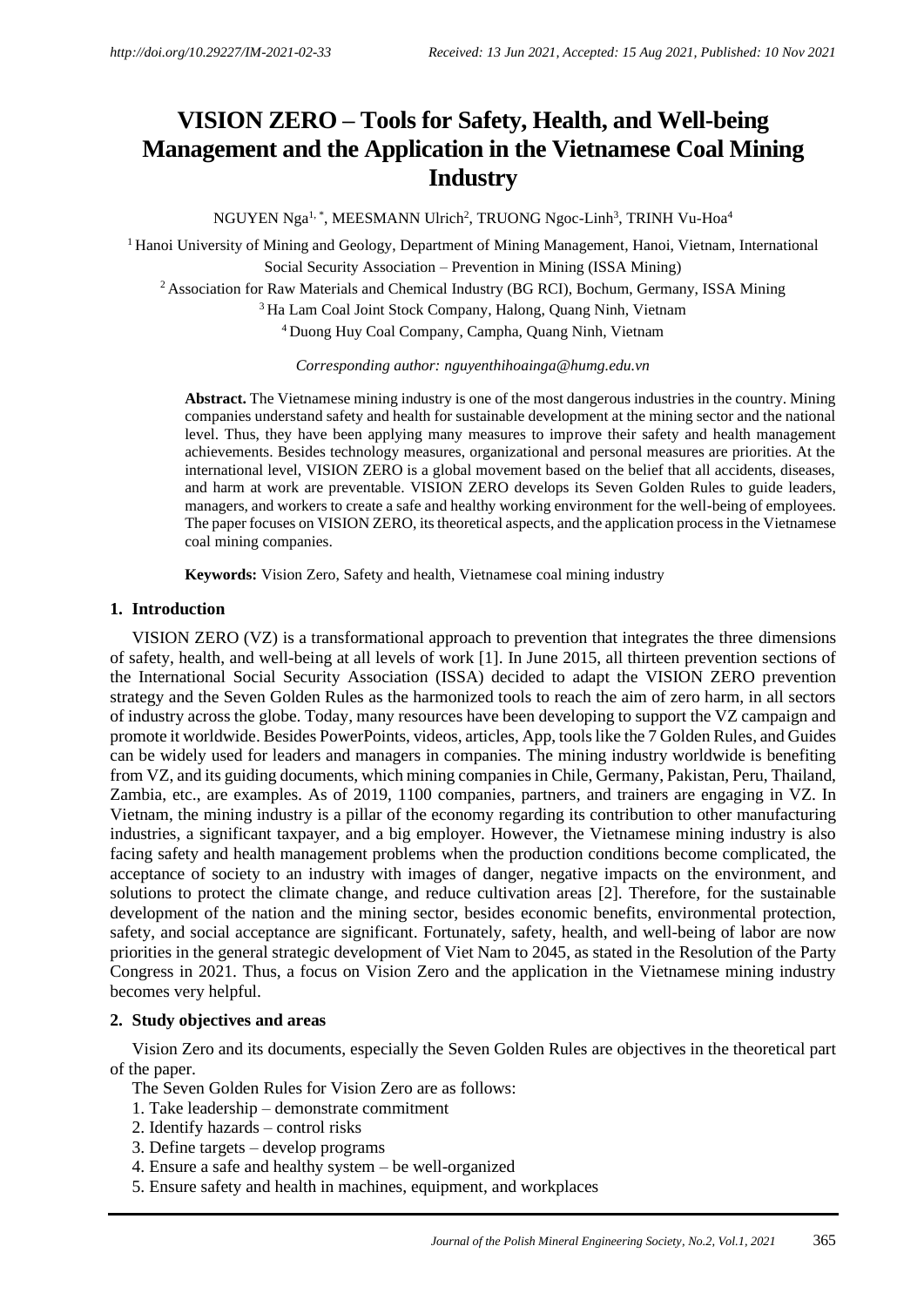6. Improve qualifications – develop competence

7. Invest in people – motivate by participation

These golden rules are developed by various questions with three rates of (1) action required, (2) room for improvement, and (3) fully implemented so that leaders, managers, and other employees can use them as a checklist to see how things look in their companies. The Seven Golden Rules contain 23 statements, under which 110 questions are used for the evaluation [3].

Ha Lam Coal Mining Company is in Halong City, and Duong Huy Coal Mining Company is in Cam Pha City, Quang Ninh. Ha Lam Coal Mining Company (HLC) was founded in 1950, and today it is one of the forerunners in the coal mining industry regarding the innovation of technology to meet the demand of deeper excavation in a vertical shaft, safety, and health culture, and quantity of output and profit from the production. HLC has been employing more than 3,100 people. From 2015 – 2019, there were 132 accidents happened, causing three deaths [4]. The annual production of HLC is approximately 2.5 million tons in the last five years. Duong Huy Coal Mining Company (DHC) was established more than 40 years ago. Recently, the annual output is more than two million tons. DHC is a big employer in the area with over 3,400 employees. Despite many safety management measures, during 2016 – 2020, there were 310 people have been suffering from serious and minor accidents, of which are eight fatalities [5]. The two companies are implementing modern technology in their excavation to improve safety. Consequently, there are also adjustments in the organization and labor force.

In HLC, the Seven Golden Rules were adjusted to evaluate the safety culture of the company in 2020. These rules once again were modified to survey the safety and health management in DHC in 2021.

Besides, a few training activities for staff and middle-level managers of the coal mining companies and mining engineering students about VZ and the Seven Golden Rules from 2017 to 2020 are also research objectives.

## **3. Materials and Methods**

#### **3.1 Documents and guidelines about Vision Zero**

Vision Zero has offered resources for people who wants to use VZ as a helpful tool in companies, such as the Seven Golden Rules and guides, Powerpoints, videos, visual indentity, articles, proactive leading indicators, app, and resources produced by VZ supporters [6]. There are several guidelines for mining industry, which is developed by the International Social Security Association – Prevention in Mining [3], seeing if in a mining company how the safety, health, and well-being are implemented, or if there is a need for improvement, or whether it needs to take corrective action.

Golden rule 1: Take leadership – demonstrate commitment: Safety and health are not only duties of the executive or a manager, or an employee, but of the whole company's system. However, the safety competence of companies' leaders issignificant, so are leader skills regarding communication, management culture and role models. Thus, a good leader with demonstrate commitments about safety is a decisive factor for the success or failure of safety and health in a mining company

Golden rule 2: Identify hazards – control risks: Risks cannot be controlled if they are not fully identified. Once hazards are identified, the assessment of risks' damages and losses, either visible or invisible, or time is more precise. Accidents, injuries and near misses should also be recorded.

Golden rule 3: Define targets – develop programs: Success in occupational safety and health requires clear goals and concrete steps for implementaion, which should be established in a program. In another words, plans for safety management in short-term, midium-term and long-term are important to utilize the companies' resources.

Golden rule 4: Ensure a safe and healthy system – be well-organized: To implement this rule, leaders should understand the advantages of an adequate and a systematic occupational safety and health organization. As disruptions, production downtime and other quality issues can be protected with the system, productivity can be increased and the companies can be more profitable.

Golden rule 5: Ensure safety and health in machines, equipment, and workplaces: Safe production includes all technical, organizational and personal measures, in which technical issues should be first improved. Although companies cannot use the lastest technology most of the time, when they can maintain the newest occupational and health standards, the companies' employees, assets, and images can be protected.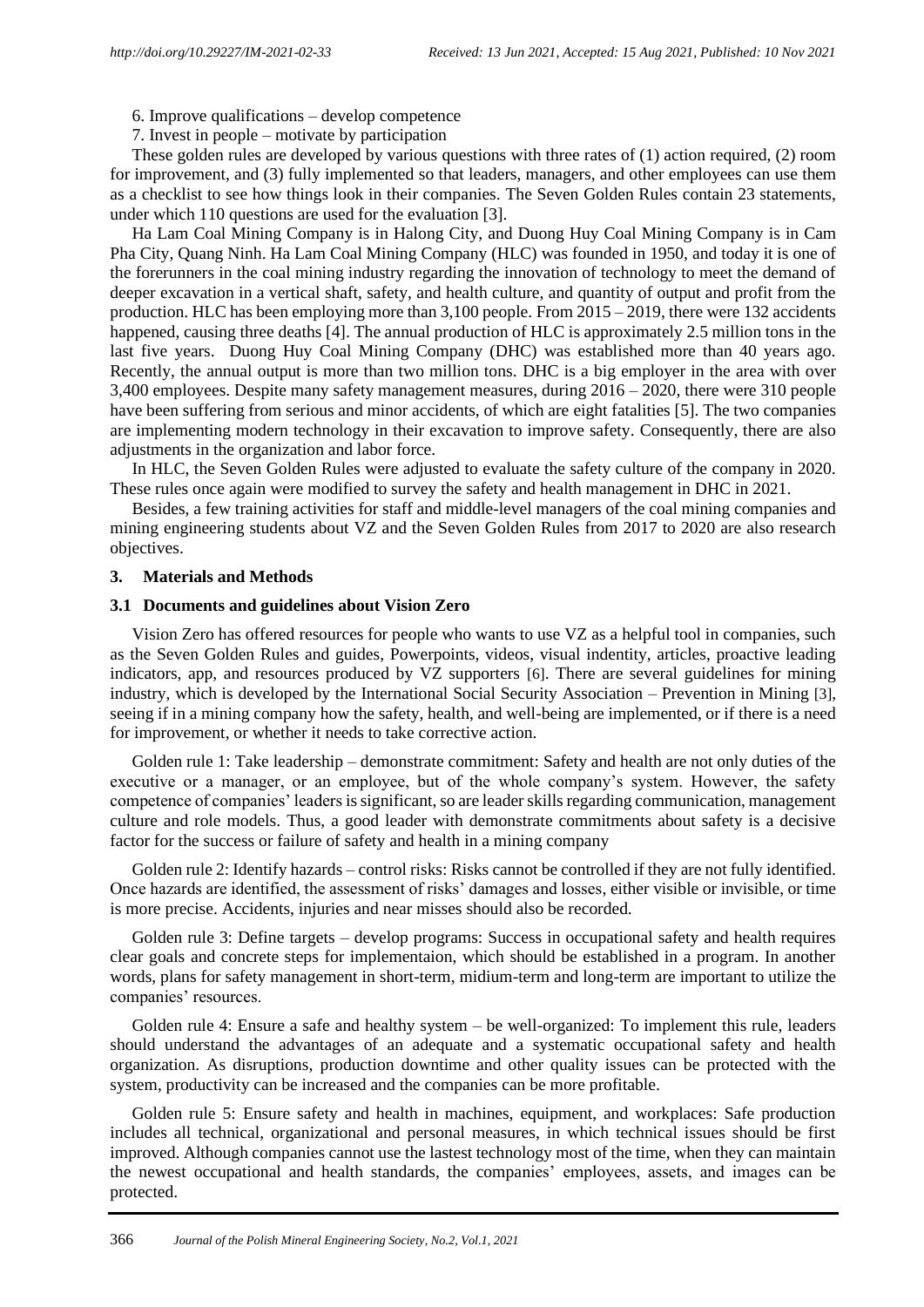Golden rule 6: Improve qualifications – develop competence: This rule requires the understanding of investment in the training and skills of employees is bringing the readiness of knowledge and competence for the workers, managers and leaders of the companies.

Golden rule 7: Invest in people – motivate by participation: This rule relates to the leadership and the role model of the leader to engage their employees talk openly about risks and hazards, and the employees feel that they are part of the safety strategy and safety culture.

|                           |                                                             | Number of      |
|---------------------------|-------------------------------------------------------------|----------------|
| Rule                      | Statement (Scale)                                           | breakdown      |
|                           |                                                             | categories     |
|                           | I demonstrate safety and health, set the standards, and     | 6              |
|                           | serve as a role model for the employees and managers        |                |
| Rule 1: Take              | The importance of safety and health is known to everyone    | 5              |
| $leadership -$            | in my enterprise - and we talk about it openly              |                |
| demonstrate<br>commitment | I act consistently and demonstrate the importance of        | $\overline{4}$ |
|                           | safety and health at work                                   |                |
|                           | I invest in safety and health in the enterprise             | 4              |
|                           | I make sure that a risk assessment is prepared in my        | 6              |
|                           | enterprise, documented, and updated at regular intervals    |                |
| Rule 2: Identify          | Occupational accidents, near misses and critical incidents  | 6              |
| hazards - control         | are reported, recorded statistically, and evaluated to      |                |
| risks                     | determine the potential for improvements                    |                |
|                           | We use the insights gained from the risk assessment and     | 3              |
|                           | from accident analysis to make improvements                 |                |
|                           | I have established clear goals for safety and health        | $\overline{4}$ |
| Rule 3: Define            | I plan concrete activities to reach my goals                | $\overline{4}$ |
| $targets - develop$       | I establish performance figures to verify the effectiveness | 5              |
| programs                  | of my measures                                              |                |
|                           | Structure, responsibilities, competencies, procedures and   | 7              |
|                           | processes – my enterprise is well-organized in regard to    |                |
| Rule 4: Ensure a safe     | occupational safety and health                              |                |
| and healthy system -      | Safety and health in the enterprise is an important factor  | 5              |
| be well-organized         | when filling management positions                           |                |
|                           | The organization of safety and health in my enterprise      | 9              |
|                           | meets the applicable legal requirements as a minimum        |                |
|                           | We make sure that the current safety standards are met in   | 5              |
|                           | the construction and/or procurement of new production       |                |
| Rule 5: Ensure safety     | facilities, machines, and equipment, and in the design of   |                |
| and health in             | workplaces                                                  |                |
| machines,                 | In the daily operation of production facilities, machines,  | 6              |
| equipment, and            | and equipment, I make sure that the safety devices work     |                |
| workplaces                | reliably and are used                                       |                |
|                           | We make sure that our production facilities, machines,      | 3              |
|                           | and equipment do not pose any health hazards, and that      |                |
|                           | these are minimized                                         |                |
|                           | We know what qualifications and competencies we need        | 4              |
|                           | for the safe and healthy operation of our production        |                |
| Rule 6: Improve           | technology and to avoid disruption                          |                |
| qualifications $-$        | I invest in the systematic training and continuing          | 4              |
| develop competence        | education of my employees and also support their            |                |
|                           | personal further development                                |                |
|                           | I put the expanded or new competencies of my employees      | 3              |
|                           | to use and assign them suitable new responsibilities        |                |

#### **Tab. 1.** The Seven Golden Rules to implement VISION ZERO.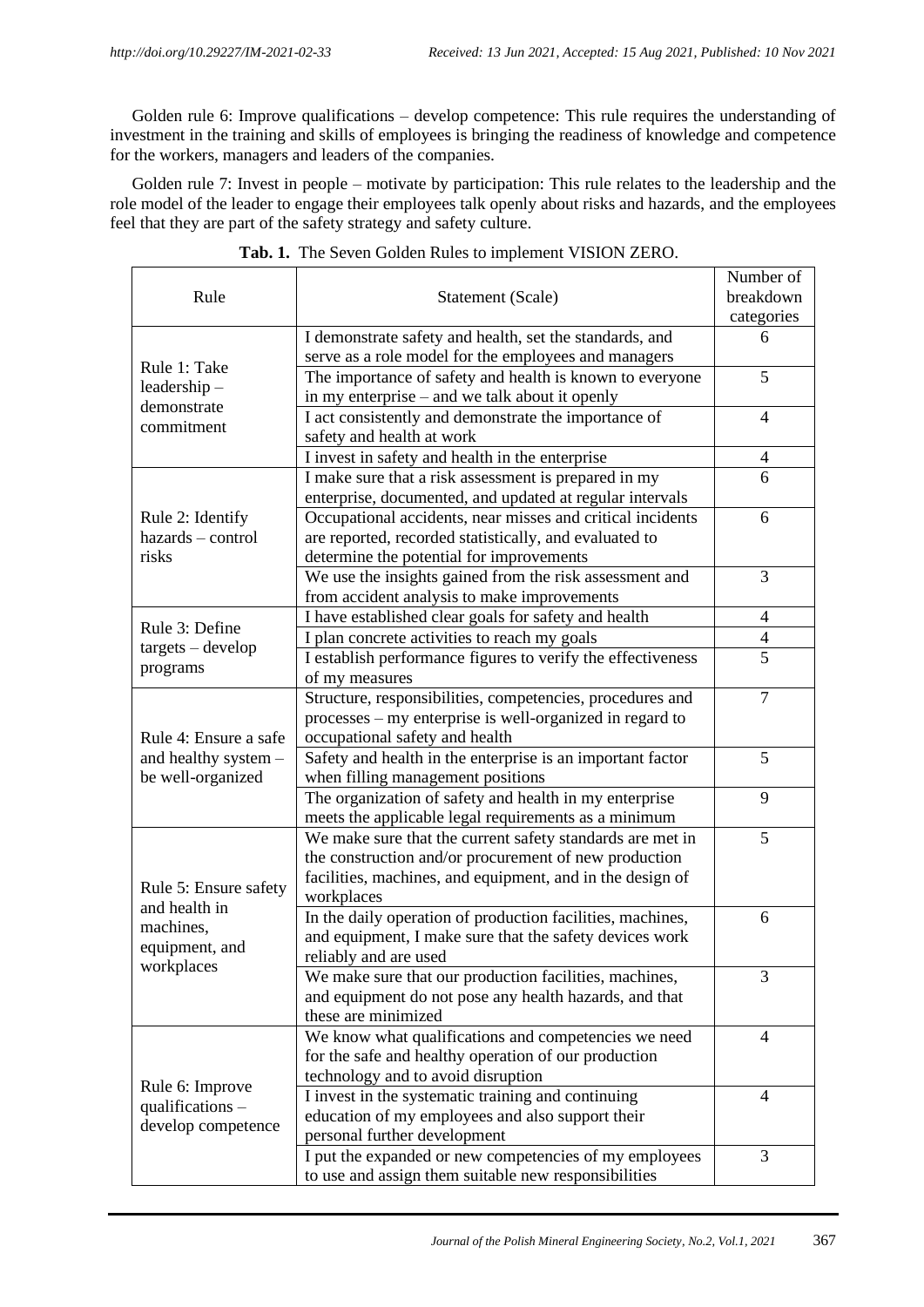|                      | Knowledge leads to safety $-$ which is why I highly value  |  |
|----------------------|------------------------------------------------------------|--|
|                      | practical, comprehensible instructions for the employees   |  |
|                      | I demonstrate my personal appreciation to the employees,   |  |
|                      | I also expect this from all managers and senior staff      |  |
| Rule 7: Invest in    | I use the topics of safety and health at work for the      |  |
| people – motivate by | establishment and further development of a positive        |  |
| participation        | company culture                                            |  |
|                      | In our enterprise, we have established structures that are |  |
|                      | helpful for participation and motivation                   |  |

## **3.2 Data collection from HLC and DHC**

Both HLC and DHC comply regulations from the authorities regarding occupational safety and health (OSH) structures, issueing internal OSH regulations and guidelines, collecting and storing statistic data, conducting regular reports, training, practicing etc.

At HLC, safety culture was established throughout the years by many regulations, campaigns and activities. Besides, HLC is also the first coal company of Vietnam that proposed a safety strategy to 2025, concentrating on improving leadership and organization in OSH, assuring the safety management effects by invesment in technology innovation, upgrading safety training and creating rewards and sanctions in safety management, reducing numbers of incidents, accidents, and death tolls. At top managers level, HLC ensure the implementation of technology rennovation in OSH, with strong commitments about safety. At the middle managers level, statistic data about OSH, including near-missed incidents and accidents are fully recorded, which are much helpful to mitigate risks. In 2020, HLC also assessed its safety culture under the consultation of an ISSA Mining expert to recommendate solutions for better safety culture and safety competence for the staff and workers of the company [4]. VZ checklist (Tab. 1.) was modified to a questionaire with some open-ended questions, getting to know the safety competence of the interviewees, and 7 golden rules with various scales. The following categories are the focus of the survey: Role model, Responsibilty, Standards and benchmarks establishment, Mornitoring, Motivation, Discussion, Compliance (Rule 1), Forcasting, Recording and Communication, Evaluation and Investigation (Rule 2), Company targets and personal goals, Instruction, (concrete) Plans to achieve targets (Rule 3), Safety organization, Safety procedure, Monitoring and early warning system, Safety legal regulatiosn (Rule 4), Safety machines and equipment, Safety production, Safety workplaces (Rule 5), Design safety programs, Training, Training effects (Rule 6), Payrolls and rewards scheme, Spiritual motivation (Rule 7). The survey was applied to 4 focus groups of leaders and managers (42 scales), officer staff (46 scales), foremen (46 scales), and workers (46 scales). Of the 483 correspondents, 373 handed completed questionnaires. The data collection process was exclusively conducted and administered by the researchers throughout the implementation period of this research study, which took practically 3 months - from beginning of March 2020 to end of May 2020.

All scales were scored on a 3-point Likert-type format from (1) action required – 1 point, (2) room for improvement  $-2$  points and (3) fully implemented  $-3$  points. The checklist transffered to participants in Vietnamese. Surveying questionnaires were sent to participants via the hard copy version.

At DHC, the Seven Golden Rules was applied in March and April 2021 to evaluate the current situation of OSH management. The focus groups are safety managers (middle and first-line) and safety staff, and workers. The questionnaire includes also open-ended questions, aiming to understand the current situation OSH, evaluating OSH measures of DHC, identifying risks and hazards, and collecting appropriate safety measures. Of the 500 correspondents, 472 handed completed questionnnaries. The scales were scored on a 5-point Likert scale from (1) Strongly disagree to (5) Strongly agree. The scale concentrated on legal – policies, technology, organization, personal and leadership. The checklist also transffered to participants in Vietnamese. Surveying questionnaires were sent to participants via the hard copy version.

Both in HCL and DHC the distribution of interviewees regarding ages and seniorties are of reliable and precise evaluation.

Tables 2 and 3 describes the sample information after collected and processed in HLC and DHC, respectively.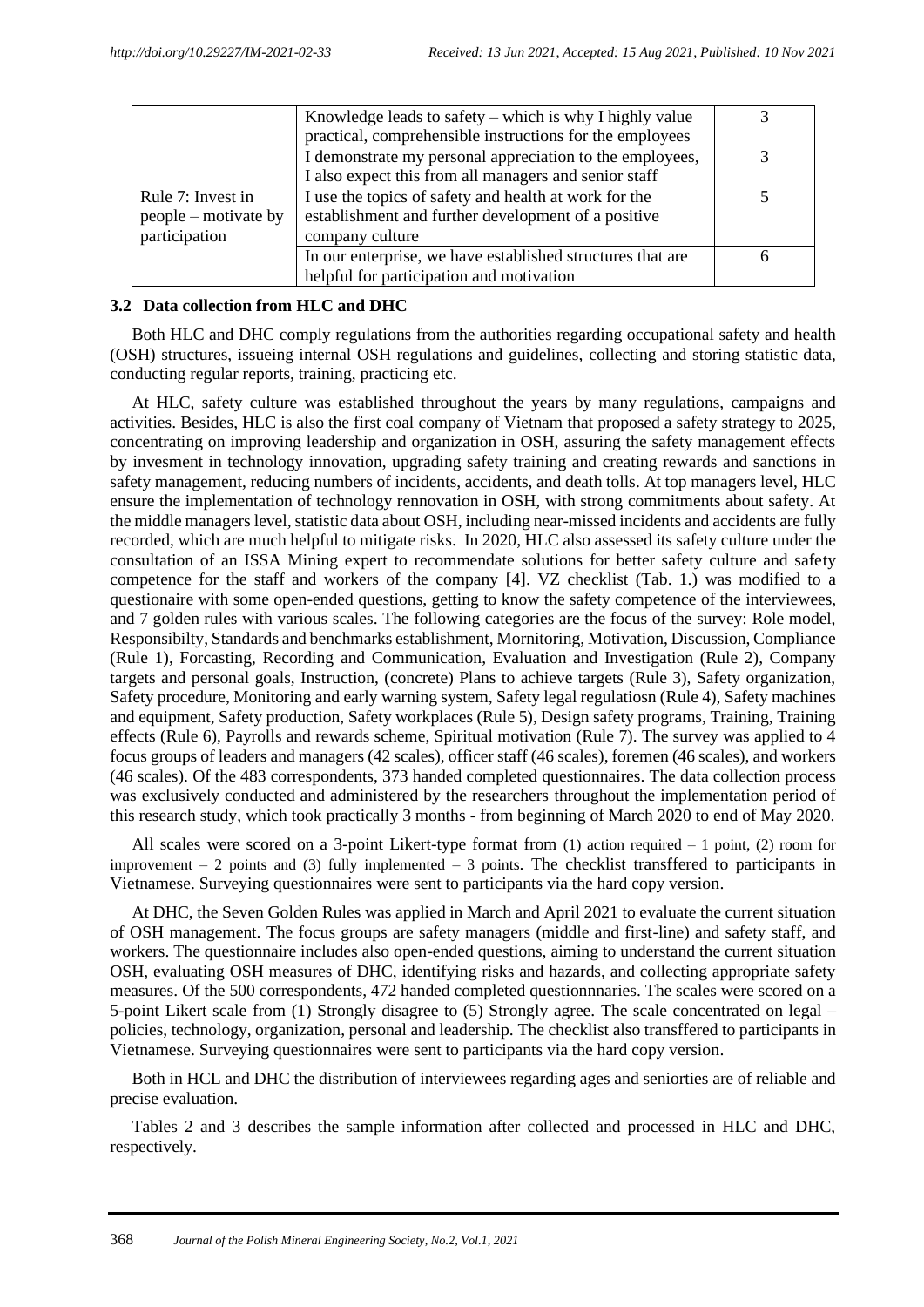|       |             |           |         | Valid   | Cumulative |
|-------|-------------|-----------|---------|---------|------------|
|       |             | Frequency | Percent | Percent | Percent    |
| Valid | Leaders and |           |         |         |            |
|       | department  | 26        | 6.97    | 6.97    | 6.97       |
|       | managers    |           |         |         |            |
|       | Department  | 86        | 23.06   | 23.06   | 30.03      |
|       | officers    |           |         |         |            |
|       | Foremen     | 36        | 9.65    | 9.65    | 39.95      |
|       | Workers     | 225       | 60.32   | 60.32   | 100.0      |
|       | Total       | 373       | 100.0   | 100.0   |            |

**Tab. 2.** Distribution of sample by title in HLC, 2020.

|  | Tab. 3. Distribution of sample by title in DHC, 2021. |  |  |  |  |
|--|-------------------------------------------------------|--|--|--|--|
|  |                                                       |  |  |  |  |

|       |                   |           |         | Valid   | Cumulative |
|-------|-------------------|-----------|---------|---------|------------|
|       |                   | Frequency | Percent | Percent | Percent    |
| Valid | Middle and first- |           |         |         |            |
|       | line managers     | 93        | 24.54   | 24.54   | 24.54      |
|       | Workers           | 379       | 75.46   | 75.46   | 100.0      |
|       | Total             | 472       | 100.0   | 100.0   |            |

# **3.3 Methods**

Authors organized surveys and group discussions in HLC and DHC. All scales Observation happened in training activities of VZ and the Seven Golden Rules to staff (approximately 100 persons) for coal mining companies in the Vietnam National Coal – Minerals Holding Corporation Limited (Vinacomin), the representative of the Vietnamese mining industry.

From the questionnaire responses, descriptive statistics were used to identify reality of safety culture and management in HLC and DHC.

The collected data was then analyzed using SPSS 20 to obtain Minimum, Maximum, and Mean.

# **4. Results and discussions**

Generally, the foremen of HLC highly evaluated the OSH management with 2.934. The lowest point comes from workers with 2.705. This number shows that the OSH management in HLC still needs improvement. Table 4. Show results of safety culture in HLC following the checklist from VZ golden rules.

| Rule                       | Leaders and |                | Department |      | Foremen |                | Workers |                |
|----------------------------|-------------|----------------|------------|------|---------|----------------|---------|----------------|
|                            | managers    |                | officers   |      |         |                |         |                |
|                            | Mean        | Rank           | Mean       | Rank | Mean    | Rank           | Mean    | Rank           |
| Total                      | 2.712       |                | 2.896      |      | 2.934   |                | 2.705   |                |
| Rule 1: Take leadership    | 2.669       | 5              |            |      |         |                |         |                |
| – demonstrate              |             |                | 2.903      | 2    | 2.938   | $\overline{4}$ | 2.743   | $\overline{2}$ |
| commitment                 |             |                |            |      |         |                |         |                |
| Rule 2: Identify hazards   | 2.715       | 3              | 2.902      | 3    | 2.897   | 6              | 2.738   | 3              |
| - control risks            |             |                |            |      |         |                |         |                |
| Rule 3: Define targets $-$ | 2.746       | $\overline{2}$ | 2.899      | 4    | 2.901   | 5              | 2.712   |                |
| develop programs           |             |                |            |      |         |                |         |                |
| Rule 4: Ensure a safe      | 2.669       | 5              |            |      |         |                |         |                |
| and healthy system $-$ be  |             |                | 2.887      | 6    | 2.889   | 7              | 2.717   | 4              |
| well-organized             |             |                |            |      |         |                |         |                |

**Tab. 4.** Results of safety culture in HLC.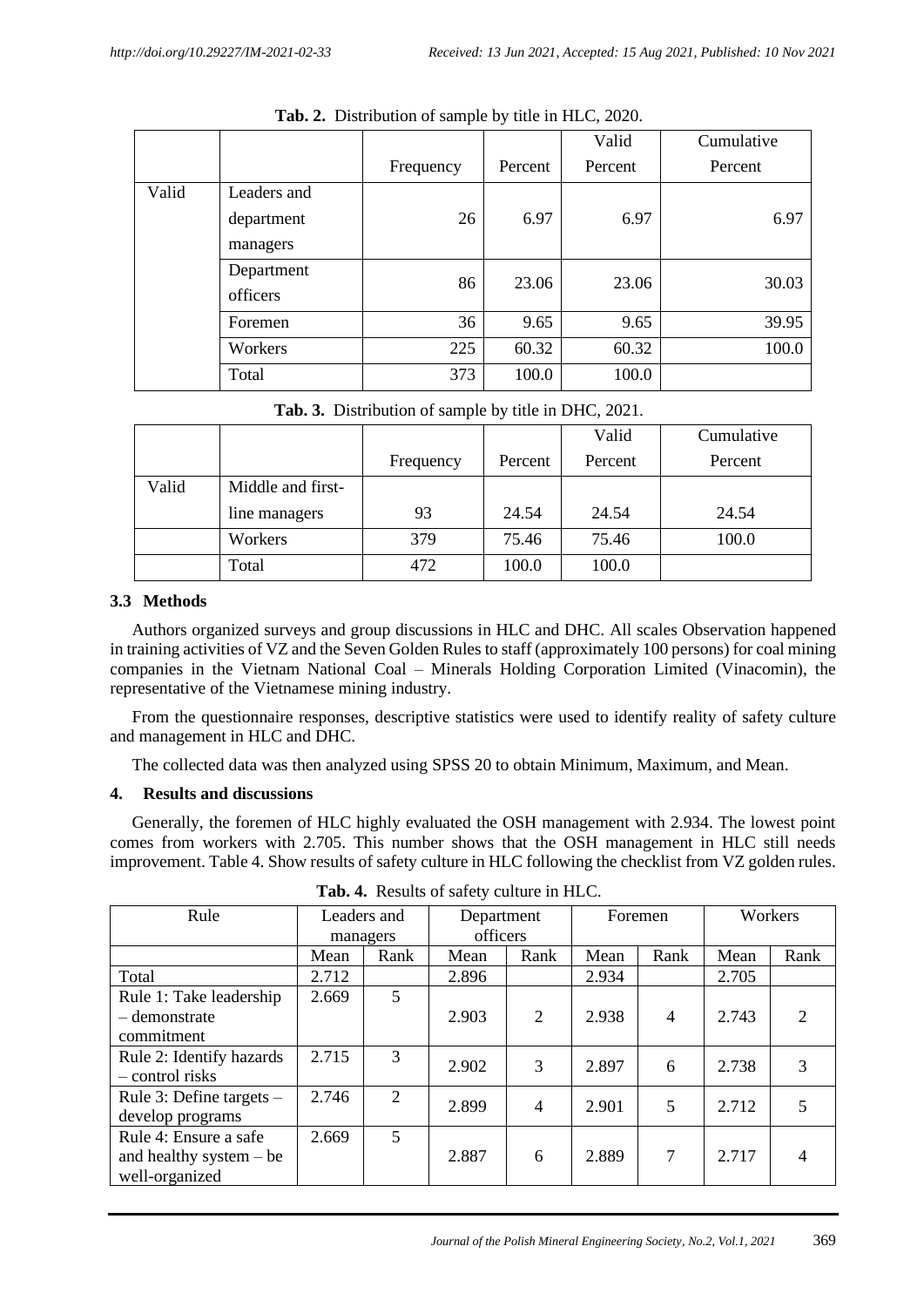| Rule 5: Ensure safety<br>and health in machines,<br>equipment, and<br>workplaces | 2.762 |                | 2.935 |   | 2.972 | 2 | 2.633 |  |
|----------------------------------------------------------------------------------|-------|----------------|-------|---|-------|---|-------|--|
| Rule 6: Improve<br>$qualifications - develop$<br>competence                      | 2.646 |                | 2.853 |   | 2.978 |   | 2.774 |  |
| Rule 7: Invest in people<br>- motivate by<br>participation                       | 2.692 | $\overline{4}$ | 2.893 | 5 | 2.961 | 3 | 2.588 |  |

Although safety culture is an essential aspect of HLC in their safety strategy, the evaluation differs among each focus group. From the point of view of leaders and managers, as well as department officers of HLC, the company have been invested in safety machines and equipment. They also build and maintain a safety and healthy working environment for the employees, especially workers underground (Rule 5). The leaders of the company can have a close look into their leadership and commitment, understanding that they must do more to maintain and increase the leadership effects in OSH at the company (Rule 1). So do the foremen, who are the leaders onsite. From that understanding, following the advice from ISSA Mining experts, top leaders of HLC raise the awareness of leadership and commitment in safety by the slogan: Safety is moral, our employees are the first and foremost. This commitment is nowadays the strongest commitment in the Vietnamese mining industry ever.

The foremen and workers of HLC through the questionnaires think that they are well trained to adapt to the production. However, the leaders and managers, as well as the department officers in HLC recognized that they must improve in the Rule 6 Improve qualifications – develop competence, especially in the training for employees to prepare a skillful labor force with high safety competence to meet the demand of their production in the future. Based on the evaluation from the workers' views, HLC issued its guidelines to comply Rule 5 Ensure safety and health in machines, equipment, and workplaces for their staff and workers in the beginning of 2021.

Regarding the Rule 7, despite the understanding of the importance of the labor force from the leaders, payrolls and rewards scheme and spiritual motivation for workers at HLC still require better improvement. The evaluation from 205 workers (60.32% of interviewees) is the lowest point in the whole survey at HLC.

In DHC, the Seven Golden Rules was developed to 31 scales for managers and 28 scales for workers. Tables 5 and 6 shows the top 5 and bottom 5 results of OSH management in DHC, evaluated by managers and workers, respectively.

| Scale                                                                                                                                  | N  | Minimum   | Maximum | Mean  |
|----------------------------------------------------------------------------------------------------------------------------------------|----|-----------|---------|-------|
| You always comply with OSH regulations                                                                                                 | 93 | 3.0       | 5.0     | 4.505 |
| You always promote OSH for other employees                                                                                             | 93 | 1.0       | 5.0     | 4.495 |
| Your company regularly updates OSH regulations and<br>policies from the government and authorities, specifying to<br>the internal ones | 93 | 1.0       | 5.0     | 4.484 |
| You always remind your colleagues about OSH at short<br>meetings before shifts start                                                   | 93 | 1.0       | 5.0     | 4.484 |
| You are the role model to other colleagues regarding OSH                                                                               | 93 | 2.0       | 5.0     | 4.452 |
| .                                                                                                                                      |    | $\bullet$ |         |       |
| Departments and production units have good connection and<br>communication for OSH                                                     | 93 | 2.0       | 5.0     | 4.043 |

**Tab. 5.** Results of the OSH management in DHC by managers (top 5 and bottom 5).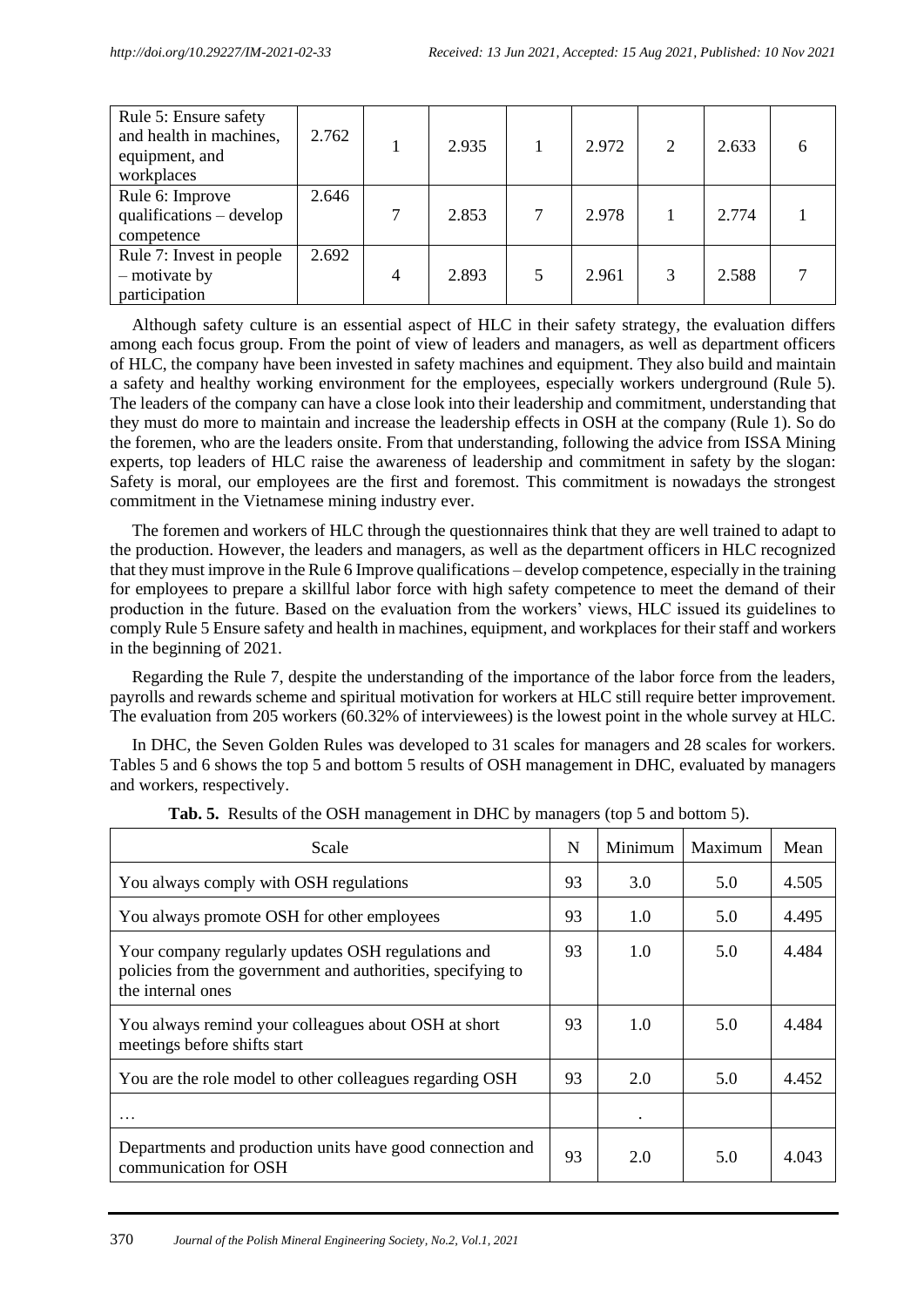| You understand well the OSH regulations                                            | 93 | 2.0 | 5.0 | 4.032 |
|------------------------------------------------------------------------------------|----|-----|-----|-------|
| Employees of DHC always comply OSH regulations                                     | 93 | 1.0 | 5.0 | 4.032 |
| Employees of DHC always improve their competence and<br>skills for better OSH      | 93 | 1.0 | 5.0 | 3.978 |
| Machines and equipment are always maintained and prepared<br>in time to ensure OSH | 93 | 2.0 | 5.0 | 3.978 |

| Scale                                                                                            | N   | Minimum   | Maximum | Mean  |
|--------------------------------------------------------------------------------------------------|-----|-----------|---------|-------|
| Talking about OSH is always a topic of short meetings before<br>shift start                      | 379 | 1.0       | 5.0     | 4.492 |
| You are always communicated about OSH                                                            | 379 | 2.0       | 5.0     | 4.347 |
| You are usually trained and coached about OSH                                                    | 379 | 1.0       | 5.0     | 4.347 |
| DHC built appropriate sanctions for people who cause<br>unsafety                                 | 379 | 2.0       | 5.0     | 4.329 |
| You always want to improve your competence and skills for<br>better OSH at your production units | 379 | 1.0       | 5.0     | 4.310 |
|                                                                                                  |     | $\bullet$ |         |       |
| PPE is in good conditions and ready to use                                                       | 379 | 1.0       | 5.0     | 4.077 |
| Equipment to fix incidents always function well                                                  | 379 | 1.0       | 5.0     | 4.021 |
| You understand well the OSH regulations                                                          | 379 | 2.0       | 5.0     | 4.016 |
| Machines and equipment are always maintained and prepared<br>in time to ensure OSH               | 379 | 1.0       | 5.0     | 4.005 |
| Your production unit is always equipped in time to fix<br>incidents                              | 379 | 1.0       | 5.0     | 3.995 |

# **Tab. 6.** Results of the OSH management in DHC by workers (top 5 and bottom 5).

The managers of DHC recognized that they must comply with OSH regulations and promote OSH for other employees of the company. However, it seems sometimes they did not understand well the OSH regulations (one of bottom 5) and this situation needs to be improve. To managers, leadership and its role were practiced better at DHC, but it still needs to develop ensure safety and health in machines and equipment and workplaces, as well as improve capacity of workers, regarding the bottom 5 with the lowest points. To workers, leadership, identify hazards to control risks, and improve capacity of employees were implemented well in DHC, meanwhile ensure safety and health in machines and equipment and workplaces still had room to improve. DHC is now conducting its action plans to improve OSH with a strong commitment from the leaders to reduce  $20 - 25$  % accidents of the company in comparison to previous years. They expect the results of improving productivity and benefits both for DHC and the employees. Their solutions concentrate on technology renovation, organizational reform and personal OSH programs.

Training activities with VZ documents and resources have been applying for reserve directors, middle managers, first-line managers, etc. in mining and auxiliary companies of Vinacomin since 2019. By participatory training methods, such as group discussion, teamwork, etc. learners can easily form knowledge and skills. Using OSH clips as a resource of VZ help learners increase their ability to remember. Observations from Wrap-ups and Feedback sessions of trainings show their evaluation that learners are more motivated, improving their awareness of OSH, respecting skillful workers and their roles in mining coal company, and the precious asset of a company is the labor force.